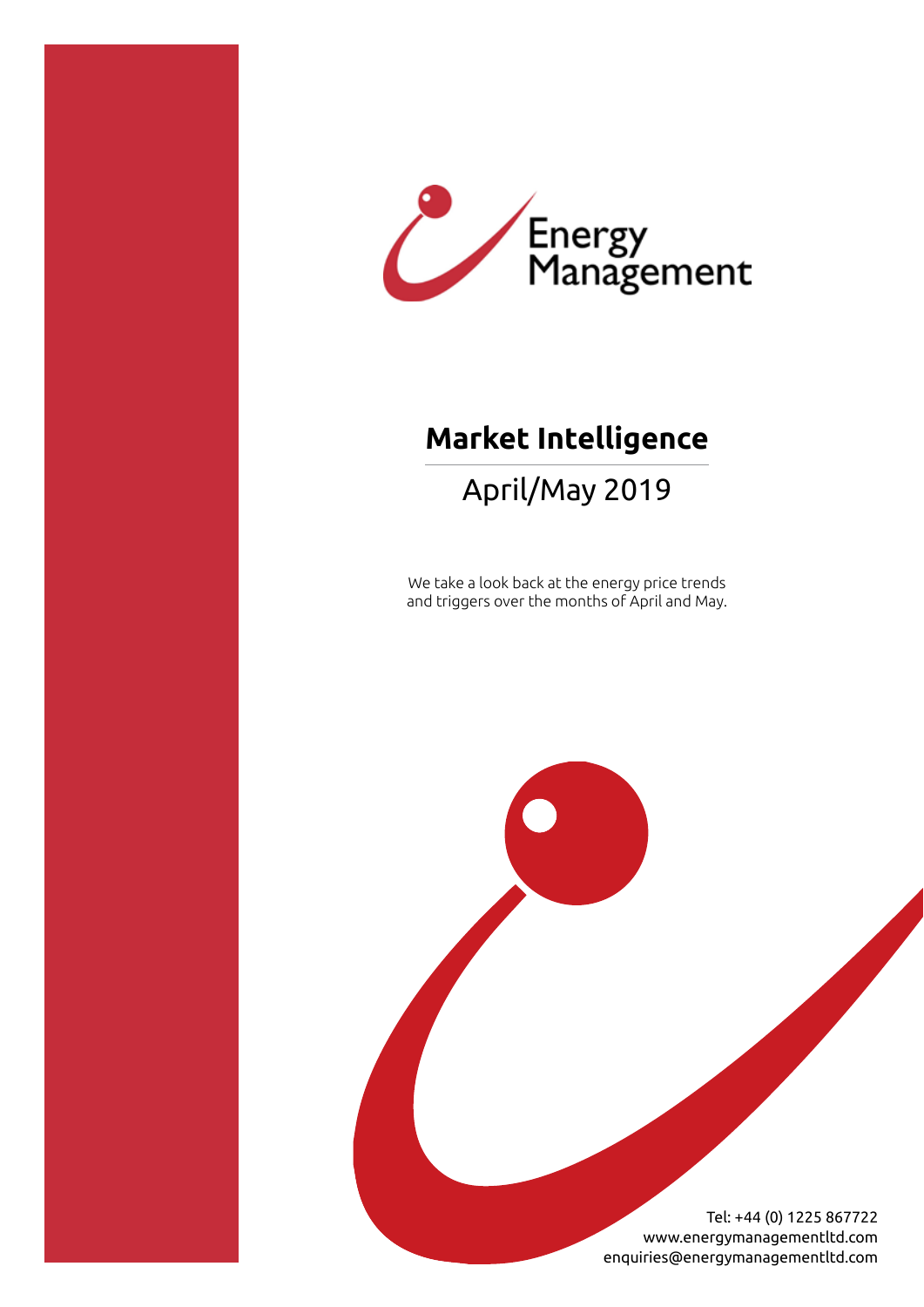

#### **GAS REVIEW**

#### Gas News

#### Leak causes price surge

April saw a slight dip in gas prices at the start of the month which was quickly followed by a 44% surge due to a leak at Norway's Aastsa Hansteen field. The consequent reduction in the amount of imports came about at the same time as the demand on power generators was ramped up as the wind strength decreased. The rise was also supported by exports through the IUK pipe, linking the UK and Belgium, remaining at a constantly high rate since the beginning of April. However, annual maintenance on the IUK pipeline is due take place earlier than usual this year and it is unclear as to what impact this is going to have on the market.

Norwegian outages at several gas facilities, coupled with the cold weather at the start of May, caused prices to rise. As the month progressed, LNG imports grew stronger, by a cargo delivery a day at one stage which, at the time, resulted in LNG accounting for a third of UK gas supply.

The Labour Party has indicated that they have plans to introduce the National Energy Agency to replace National Grid if it gets into office. The National Energy Agency prioritises climate change, fuel poverty and security of supply. The Conservatives and National Grid have both discredited the plans, claiming it would cause "enormous distraction, cost and complexity."

#### Historic NBP Gas Graph

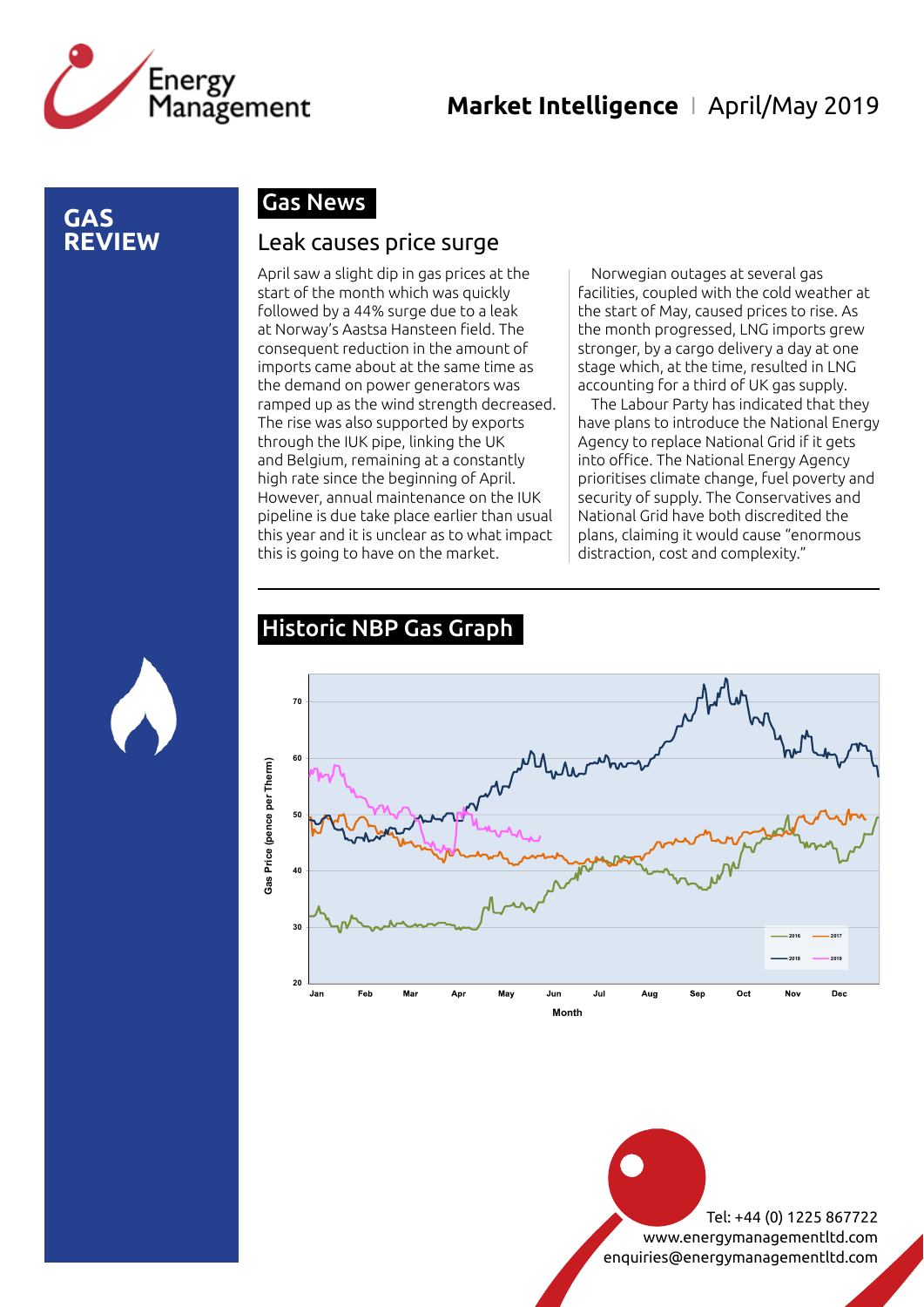

**GAS** 

**REVIEW**

## **Market Intelligence** I April/May 2019

NBP Gas Prices

|             | <b>Trading date</b> |           |                 |
|-------------|---------------------|-----------|-----------------|
|             | 24-Apr-19           | 24-May-19 | <b>Increase</b> |
| $Q3-19$     | 36.83               | 32.38     | $-4.45$         |
| Q4-19       | 51.10               | 50.28     | $-0.83$         |
| Q1-20       | 60.10               | 57.93     | $-2.18$         |
| $Q2-20$     | 47.78               | 46.20     | $-1.58$         |
| Day-Ahead   | 31.05               | 29.28     | $-1.78$         |
| Gas Year 19 | 52.24               | 49.83     | -2.41           |

## Forward NBP Gas Curve



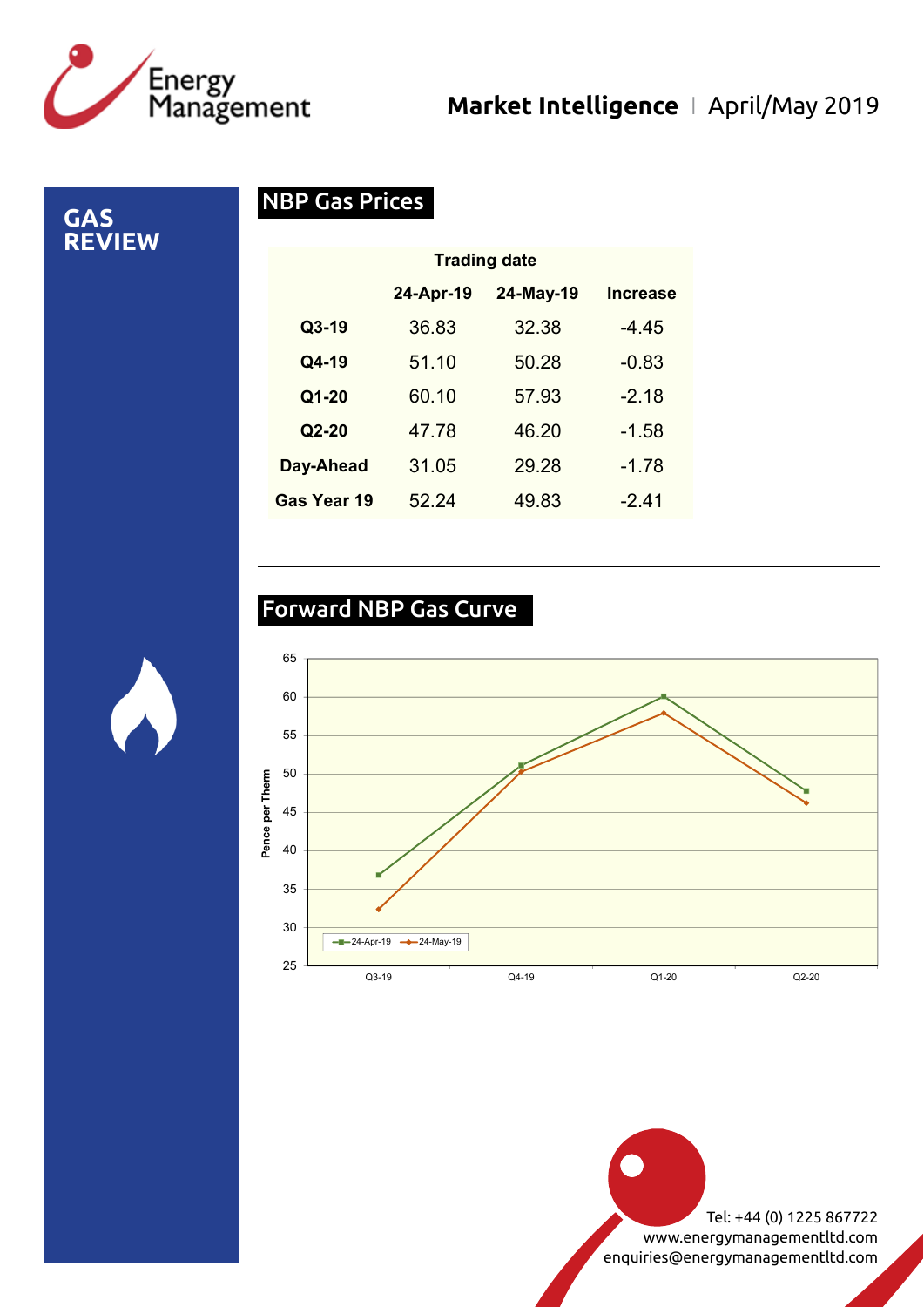

## **Market Intelligence** I April/May 2019

#### **ELECTRICITY REVIEW**

### Electricity News

#### 11-year high

Early April saw UK power prices follow the same trend as the gas market in taking a steep rise. Factors contributing to the price increase included: high demand due to the extended cold and windless weather spell, unscheduled Norwegian outages and an upturn in the price of EUA's, which hit an 11-year high.

The Brexit delay has kept the UK in the European Emissions Trading Scheme for the short-term future at least, which means the probability of any "allowance dumping" has decreased. Despite this, the constant Brexit uncertainty will continue to distort EUA allowance prices in either direction, with the impact possibly leaking into the energy markets.

Throughout May, the UK power market has chopped and changed due to the impact of the fossil fuel markets, Natural Gas and Oil. The Norwegian gas outages and Middle East tensions surrounding oil have both had a strong impact on the power market.

Day-ahead prices increased at the start of May due to temperatures dropping by almost 5°C below seasonal norms, and this boosted demand and decreased solar output. Various weather models are predicting seasonal norm temperatures across the end of May/beginning of June in the UK which will attempt to hold prices steady.



## Undelivered Wholesale Electricity Rates

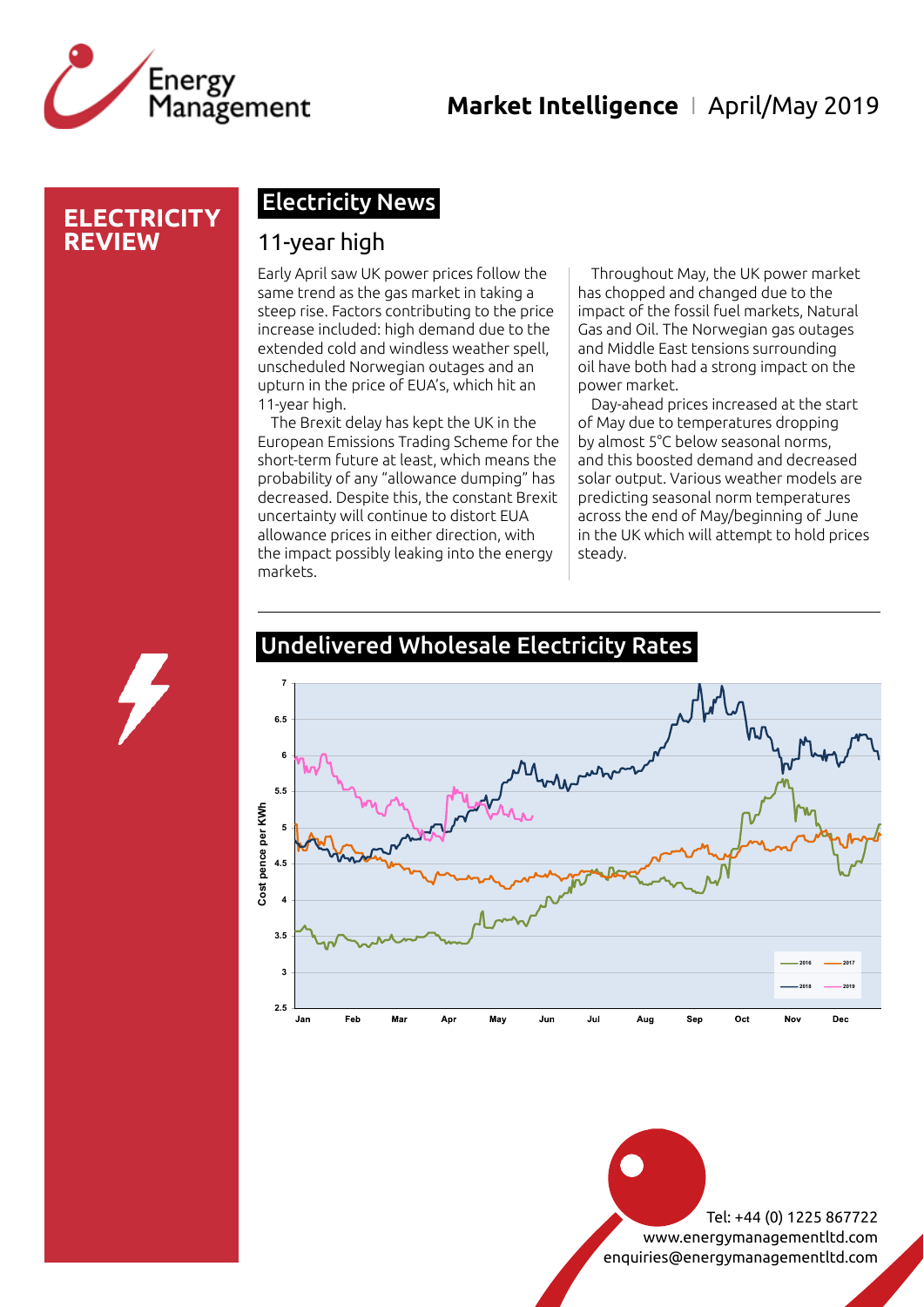# Energy<br>Management

## **Market Intelligence** I April/May 2019

#### OTC Power Price Assessments £/MWh **ELECTRICITY REVIEW** 24-Apr-19 24-May-19 Increase Winter 19 60.00 57.65 -2.35 **Summer 20** 51.10 49.10 -2.00 Winter 20 58.65 56.75 -1.90 **Summer 21** 49.10 46.80 -2.30 Trading date

| <b>OTC Electricity Forward Price Curve</b> |  |
|--------------------------------------------|--|
|                                            |  |

Day-Ahead 41.20 40.15 -1.05

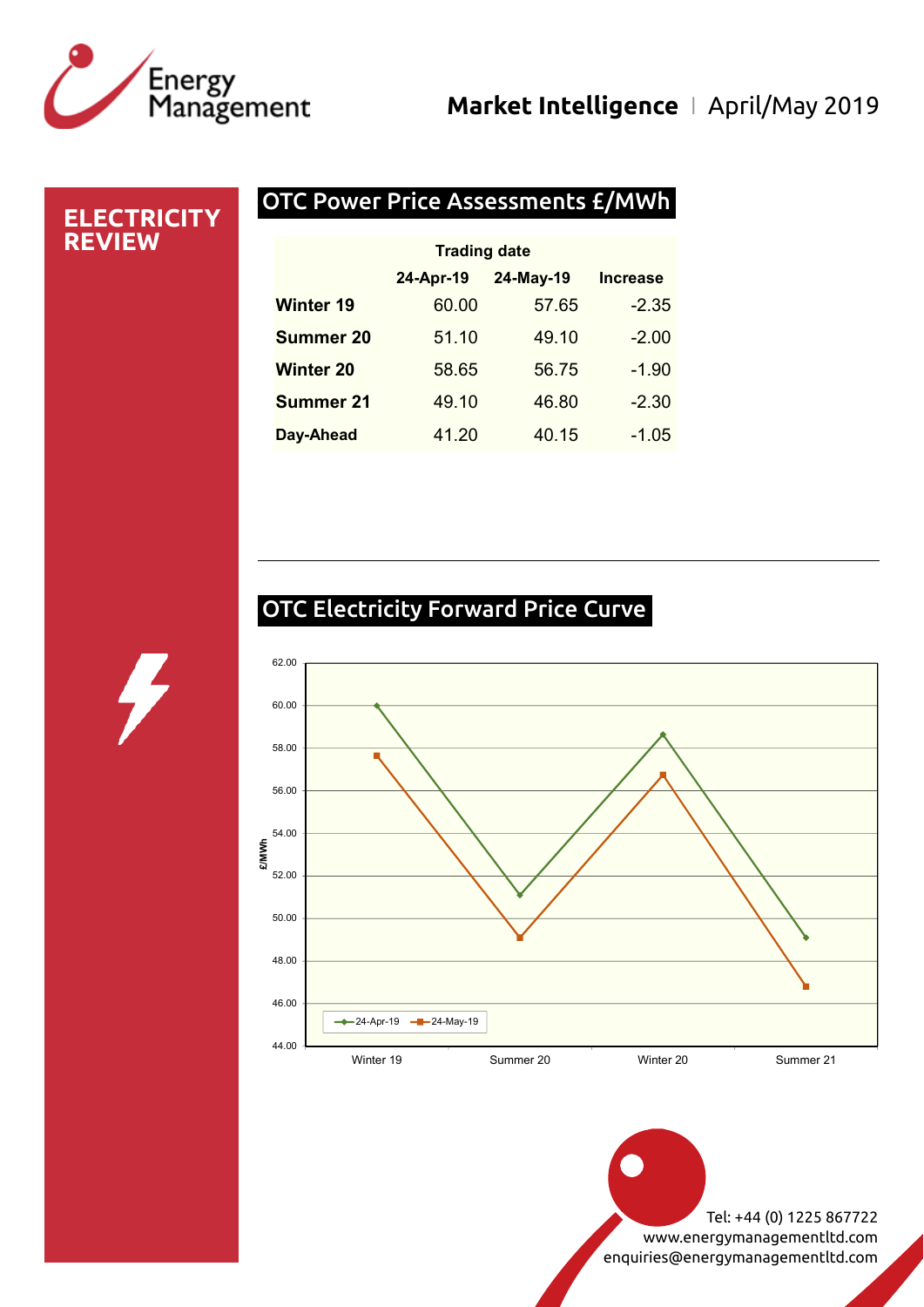



## **OIL REVIEW**



## Political tensions

At the beginning of April oil prices climbed to over \$69/barrel – a four-and-a-half month high – with a drop in both OPEC production and US oil inventories. As the month progressed, prices jumped up to \$72/barrel, as a result of inter-faction fighting in Libya which is impacting on oil output.

Reports that Russia is unwilling to extend the oil production cut deal it agreed with OPEC into the second half of this year means that oil prices could be set to come under intense pressure, with the knock-on effect that other energy markets will also start to feel the strain.

Oil prices continued to rise in May, hitting \$75/barrel on the back of the US not

renewing Iran oil sanction waivers, Russian exports decreasing due to contamination concerns and Venezuela's political uncertainty. Further reasoning behind the price rise came from growing tensions between Iran and other states, with Saudi Arabia fearing attacks on oil tankers and production facilities were carried by Iranbacked forces.

News of an international energy company wanting to search for oil and gas in a special area of conservation off the Welsh coast has triggered outrage among conservationists, who claim it would kill young mammals in an area that is home to the UK's biggest dolphin population.

#### **LOOKING FORWARD**

## Starter for 10

While we now know for certain when Theresa May will be standing down from office, what affect her tearful announcement will mean to energy prices is very much unknown. The need to resolve the current farce that is Brexit will be top priority for the new PM. Energy markets will continue to remain highly susceptible to the perceived outcome, deal or no deal.

Failure to monitor market conditions properly forces one's hand when it comes to signing contract renewals. At Energy Management, we are extremely proactive in this regard and the high level of vigilance undertaken on behalf of our clients enables us to procure energy at exactly the right time.

It is also worth noting that energy contract renewals can be secured up to two years in advance, allowing a large window to make the most of market conditions.

Get in touch with the EM team on 01225 867722 or email sales@ energymanagementltd.com to find out how we can aid your proactive procurement strategy.